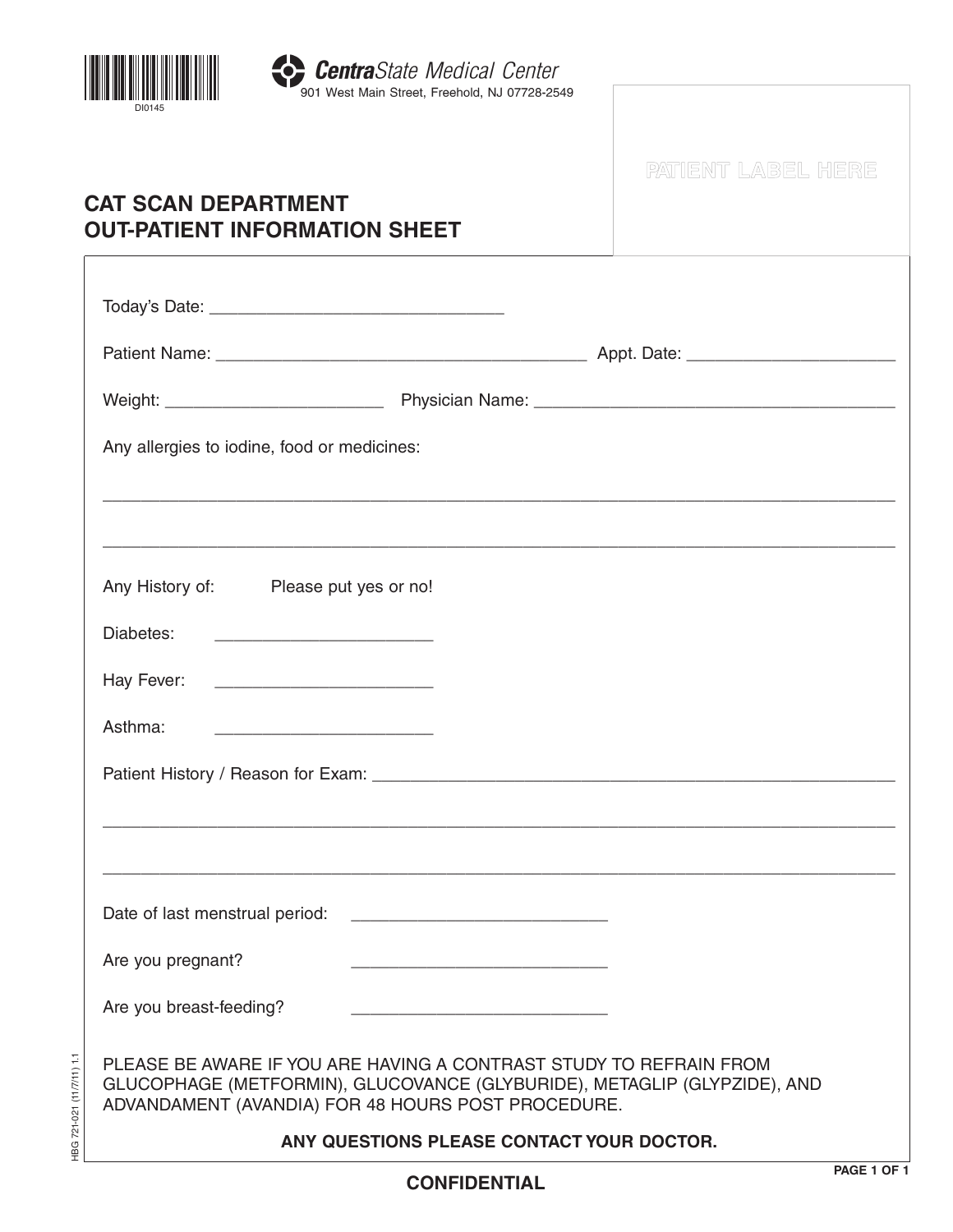

## **OUTPATIENT MEDICATION RECONCILIATION IN PATIENT LABEL HERE**

| ALLERGIES: ____                                                                                                                                                |             |              |                                 |                        |  |
|----------------------------------------------------------------------------------------------------------------------------------------------------------------|-------------|--------------|---------------------------------|------------------------|--|
|                                                                                                                                                                |             |              | $\Box$ On no medication at home |                        |  |
| List all of patient medications prior to admission including OTC, herbal preparations and clinical trial medications:                                          |             |              |                                 |                        |  |
| <b>MEDICATION NAME</b>                                                                                                                                         |             |              |                                 | <b>Dose Last Taken</b> |  |
| (Print Legibly)                                                                                                                                                | <b>DOSE</b> | <b>ROUTE</b> | <b>FREQUENCY</b>                | (date and time)        |  |
| 1.                                                                                                                                                             |             |              |                                 |                        |  |
| 2.                                                                                                                                                             |             |              |                                 |                        |  |
| 3.                                                                                                                                                             |             |              |                                 |                        |  |
| 4.                                                                                                                                                             |             |              |                                 |                        |  |
| 5.                                                                                                                                                             |             |              |                                 |                        |  |
| 6.                                                                                                                                                             |             |              |                                 |                        |  |
| 7.                                                                                                                                                             |             |              |                                 |                        |  |
| 8.                                                                                                                                                             |             |              |                                 |                        |  |
| 9.                                                                                                                                                             |             |              |                                 |                        |  |
| 10.                                                                                                                                                            |             |              |                                 |                        |  |
| 11.                                                                                                                                                            |             |              |                                 |                        |  |
| 12.                                                                                                                                                            |             |              |                                 |                        |  |
| 13.                                                                                                                                                            |             |              |                                 |                        |  |
| 14.                                                                                                                                                            |             |              |                                 |                        |  |
| 15.                                                                                                                                                            |             |              |                                 |                        |  |
| <b>MEDICATION CHANGE AT DISCHARGE</b><br><b>SENT TO:</b>                                                                                                       |             |              |                                 |                        |  |
| 1.                                                                                                                                                             |             |              |                                 |                        |  |
| 2.                                                                                                                                                             |             |              |                                 |                        |  |
| 3.                                                                                                                                                             |             |              |                                 |                        |  |
| 4.                                                                                                                                                             |             |              |                                 |                        |  |
| 5.                                                                                                                                                             |             |              |                                 |                        |  |
| $\Box$ NO CHANGE                                                                                                                                               |             |              |                                 |                        |  |
| <b>SOURCE OF INFORMATION:</b> (check all applicable)<br>□ Patient / Family recall<br>$\Box$ Patient unable to provide history<br>$\Box$ Other (specify) $\Box$ |             |              |                                 |                        |  |
| List verified upon admission:                                                                                                                                  |             |              |                                 |                        |  |
| Nurse/Technologist Signature (Date/Time)                                                                                                                       | (Date/Time) |              | Patient / Relative / Guardian   |                        |  |
| List updated upon discharge:                                                                                                                                   |             |              |                                 |                        |  |
| Nurse/Technologist Signature (Date/Time)                                                                                                                       | (Date/Time) |              | Patient / Relative / Guardian   |                        |  |
|                                                                                                                                                                |             |              |                                 |                        |  |